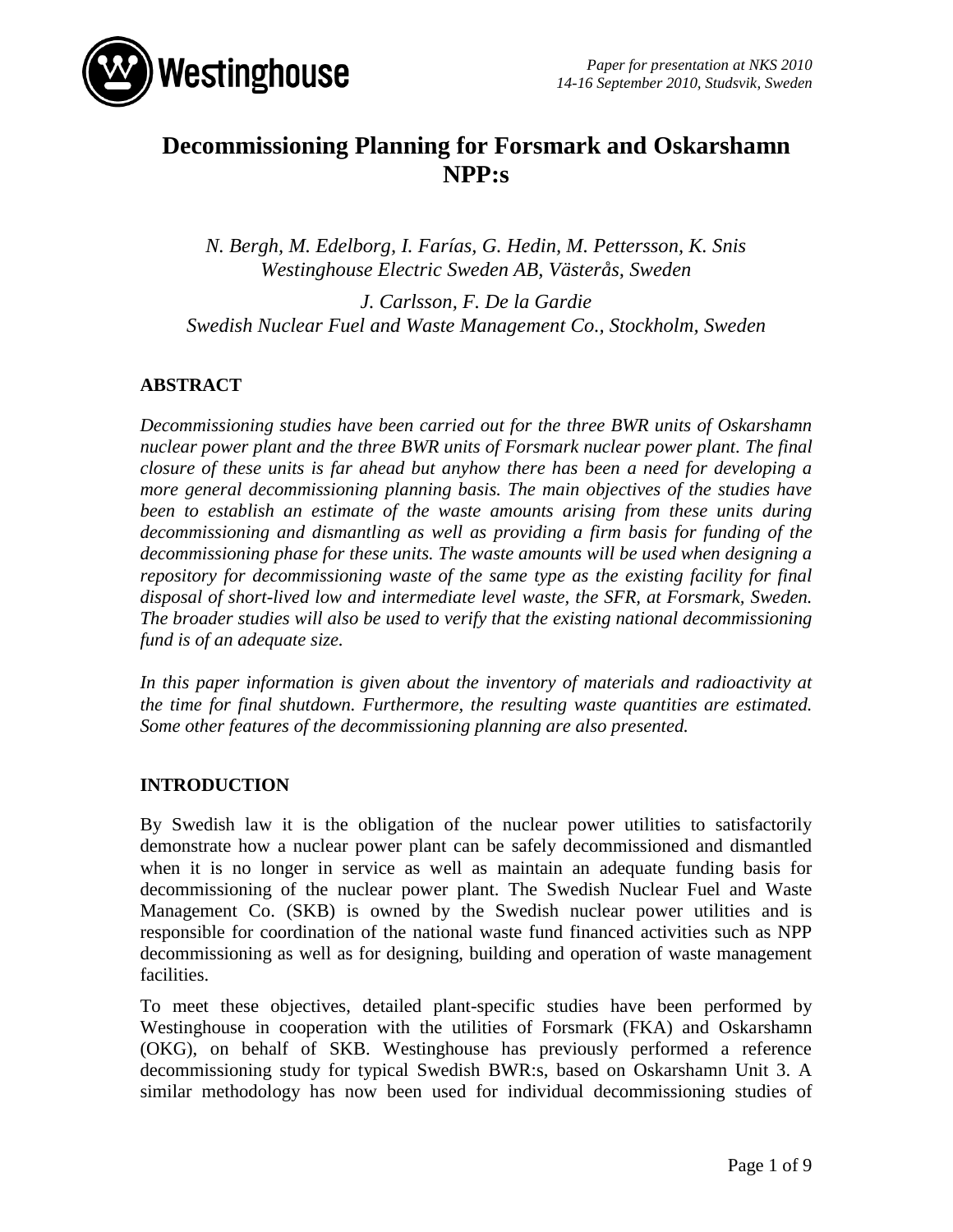

Oskarshamn Unit 1 and 2 (O1 and O2), as well as for Forsmark Unit 1, 2 and 3 (F1, F2 and F3).

All of the studied plants are BWR:s of ASEA-ATOM (now Westinghouse Electric Sweden) design.

|                     |      |       | Commissioned Thermal effect [MW] Electrical effect [MW] |
|---------------------|------|-------|---------------------------------------------------------|
| <b>Oskarshamn</b> 1 | 1972 | 1 375 | 491                                                     |
| <b>Oskarshamn 2</b> | 1974 | 1800  | 620                                                     |
| <b>Forsmark 1</b>   | 1980 | 2928  | 987                                                     |
| <b>Forsmark 2</b>   | 1981 | 2928  | 1 000                                                   |
| <b>Forsmark 3</b>   | 1985 | 3 300 | 1 192                                                   |

**Table 1: Plant data on the studied BWR:s.**

A further objective of the studies has been to estimate the volume of different waste categories produced during decommissioning to provide a design basis for an expansion of the Swedish Final Repository for Short-lived Low and Intermediate Level Waste (SFR) and to estimate the capacity need for the coming Final Repository for Long-lived Low and Intermediate Level Waste (SFL).

### **INVENTORY OF SYSTEMS, COMPONENTS AND STRUCTURES**

Most of the calculations that produces the waste package volumes, the activity durations in the time schedule or the activity costs are based on the amount of material handled during that specific activity. It could be expressed as mass, or some other characteristic feature like length, area or number. Thus, it is very important to gather accurate data of all materials, components or building structures in the plant.

For the studied plants inventory lists have been produced out of component databases, drawings, specifications etc. When not available, measurements and estimates have been done during walk-downs of the stations.

The results of the total inventory are presented in Table 2 as total amounts, contaminated as well as non-radioactive materials, divided into metal scrap, concrete or sand. The sand origins from the off-gas treatment delay systems where the off-gas release is delayed in large sand-filled tanks and thus decayed before entering the main stack.

|                                   |               |              | <b>Material</b> |             |              |
|-----------------------------------|---------------|--------------|-----------------|-------------|--------------|
| <b>NPP</b>                        |               | <b>Metal</b> | <b>Concrete</b> | <b>Sand</b> | <b>Total</b> |
| <b>Oskarshamn 1</b> Weight, tonne |               | 17 000       | 159 000         | 400         | 176 400      |
| <b>Oskarshamn 2</b> Weight, tonne |               | 16 000       | 127 000         | 1 500       | 144 500      |
| <b>Forsmark 1</b>                 | Weight, tonne | 34 000       | 315 000         | 2 600       | 351 600      |
| <b>Forsmark 2</b>                 | Weight, tonne | 30 000       | 238 000         | 2 600       | 270 600      |
| <b>Forsmark 3</b>                 | Weight, tonne | 37 000       | 304 000         | 3 3 0 0     | 344 300      |
| <b>Total</b>                      | Weight, tonne | 134 000      | 1 143 000       | 10 400      |              |

**Table 2:The inventory of materials.**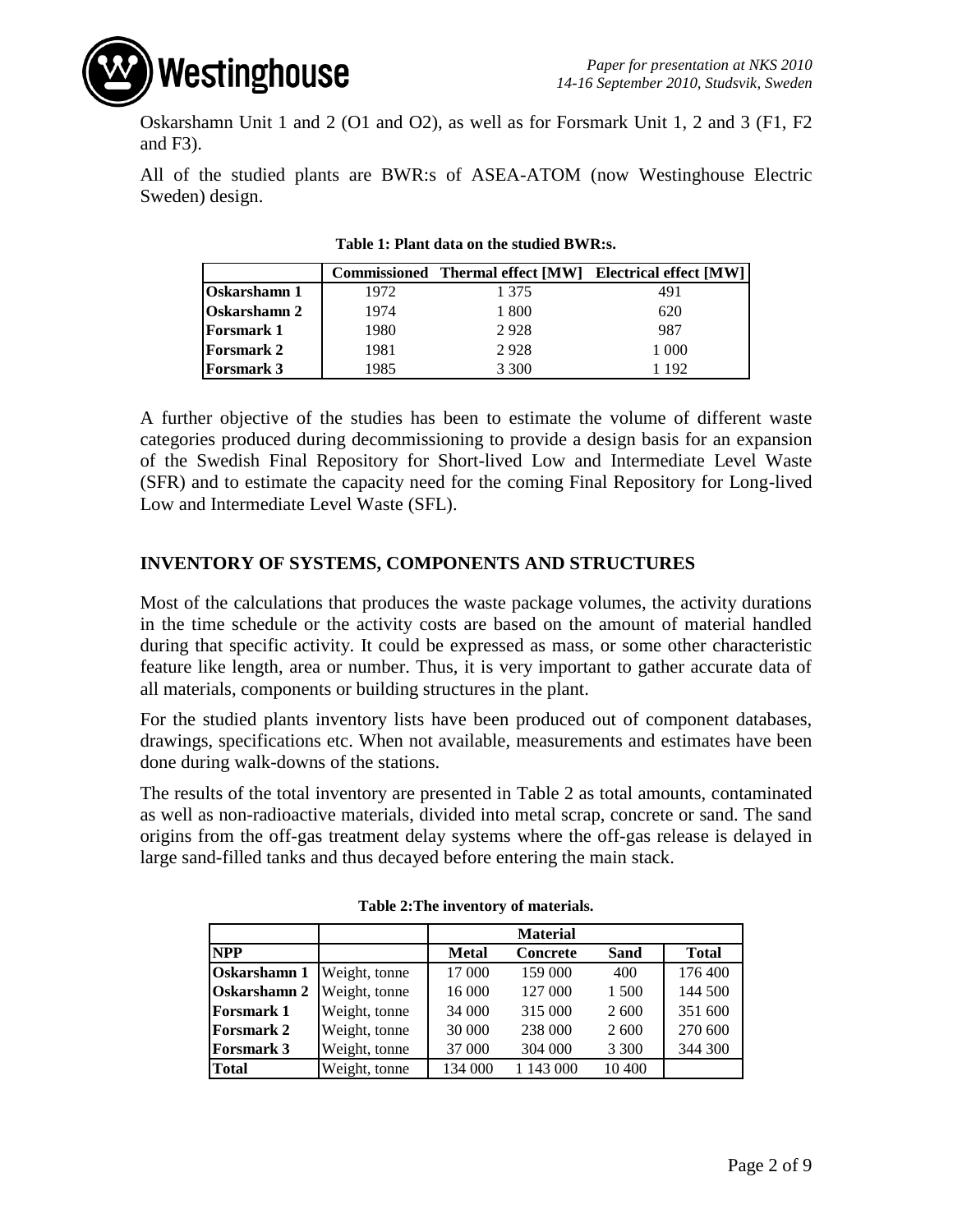

The inventory of the components, excluding small valves and instrumentation components, were considered very accurate as either reliable documentation was used (e.g. assembly drawings, data sheets, FSAR, etc.) or data was derived from 3D-models (e.g. reactor pressure vessel, high pressure turbine). If the accuracy of the used documentation and 3D-models is assumed as  $\pm$  5%, the pipe inventory produced based on the isometric drawings having an average accuracy of  $\pm$  10% and the estimates having an average accuracy even as low as  $\pm$  30%, it can be reasonably assumed that the overall accuracy is better than  $\pm 20\%$  and for systems where only few estimations were made the accuracy can be expected to be at least  $\pm$  10%.

### **RADIOACTIVITY INVENTORY**

In order to classify the decommissioning waste material in different categories concerning radioactivity content, the materials inventory also has to be combined with data on contamination levels for each piece of material. This has been done by using measured data in combination with calculations and models of activity transfer and deposition throughout the plant systems. By combining the surface contamination with data of exposed area and mass of each component, an average specific activity (Bq/kg) could be calculated.

The decommissioning waste has then been classified according to its specific activity in different categories as shown in Table 3.

| <b>Waste Category</b> | <b>Specific Activity</b><br>[Bq/kg] | <b>Description</b>                                            |
|-----------------------|-------------------------------------|---------------------------------------------------------------|
| Red                   | $>10^{6}$                           | Radioactive material<br>requiring radiation<br>shielding      |
| Yellow                | $10^4 - 10^6$                       | Radioactive material<br>not requiring radiation<br>shielding. |
| Green                 | $500 - 10^4$                        | Potentially free-release<br>material after treatment          |
| <b>Blue</b>           | $<$ 500                             | Non-active material.<br>controlled area                       |
| White                 | 0                                   | Non-active material,<br>uncontrolled area                     |

| Table 3: Activity Categorization. |  |  |  |  |
|-----------------------------------|--|--|--|--|
|-----------------------------------|--|--|--|--|

Thorough system decontamination is assumed to be applied for most of the primary systems, including one third of the reactor pressure vessel. The average decontamination factor has conservatively been set to 10.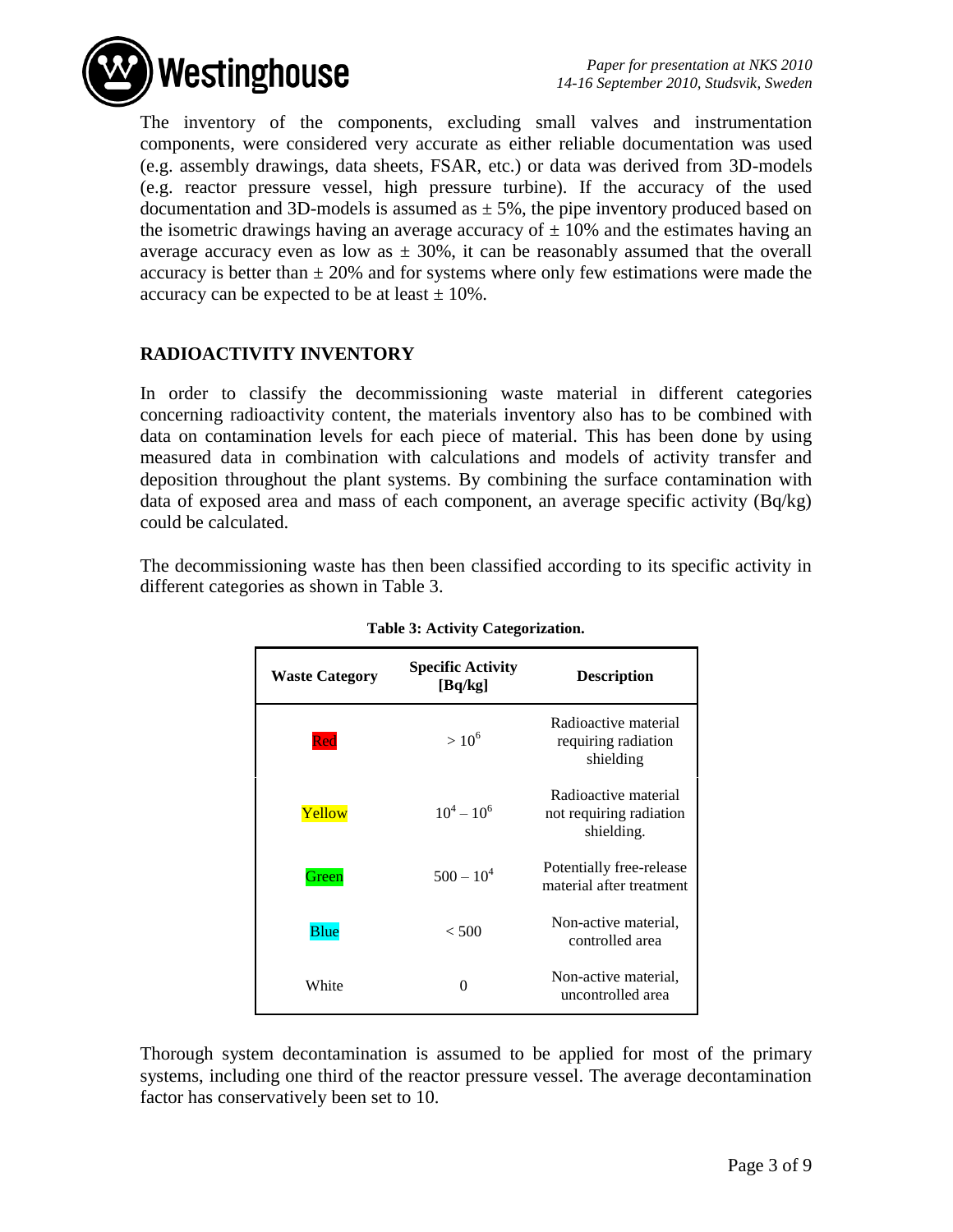**Westinghouse** 

The total amounts of materials in Table 2 have been sorted according to specific activity and the results are shown in Table 4 regarding metallic materials and in Table 5 regarding concrete waste.

| <b>Activity Category</b> | <b>NPP</b>    |          |          |          |           |          |              |
|--------------------------|---------------|----------|----------|----------|-----------|----------|--------------|
| Bq/kg                    |               | $\Omega$ | $\Omega$ | F1       | F2        | F3       | <b>Total</b> |
| $\sim 10^{\circ}$        | Weight, tonne | 1 000    | 900      | 1800     | 1 700     | 3 200    | 8 600        |
| $10^4 - 10^6$            | Weight, tonne | 400      | 1 200    | 700      | 1 600     | 1 300    | 6 200        |
| $ 500-10^{4} $           | Weight, tonne | 1 300    | 300      | $\Omega$ | 0         | $\theta$ | 1 600        |
| < 500                    | Weight, tonne | 5 0 0 0  | 12 000   | 16 000   | 15<br>-00 | 10 000   | 58 100       |
| $\bf{0}$                 | Weight, tonne | 9 3 0 0  | 1 600    | 14 500   | 600<br>11 | 22 500   | 59 500       |
| <b>Total</b>             | Weight, tonne | 17 000   | 16 000   | 34 000   | 30 000    | 37 000   |              |

|  | Table 4: Metals inventory for the NPP:s sorted by specific activity. |
|--|----------------------------------------------------------------------|
|  |                                                                      |

|  |  |  | Table 5: Concrete inventory for the NPP:s sorted by specific activity. |
|--|--|--|------------------------------------------------------------------------|
|  |  |  |                                                                        |

| <b>Activity Category</b> |               | <b>NPP</b> |          |                                         |                 |          |              |  |
|--------------------------|---------------|------------|----------|-----------------------------------------|-----------------|----------|--------------|--|
| Bq/kg                    |               | 01         | $\Omega$ | F1                                      | F2              | F3       | <b>Total</b> |  |
| $>10^6$                  | Weight, tonne | 400        | 300      | 400                                     | 200             | 400      | 1700         |  |
| $10^4 - 10^6$            | Weight, tonne | 500        | 600      | 500                                     | 500             | 800      | 2 9 0 0      |  |
| $500-10^4$               | Weight, tonne | 200        | 300      | 200                                     | 200             | $\theta$ | 900          |  |
| < 500                    | Weight, tonne | 78 800     | 77 000   |                                         | 284 800 222 800 | 175 300  | 838 700      |  |
| 10                       | Weight, tonne | 79 100     | 48 800   | 29 100                                  | 14 300          | 127 500  | 298 800      |  |
| Total                    | Weight, tonne |            |          | 159 000 127 000 315 000 238 000 304 000 |                 |          |              |  |

If the applied limit for free release will differ from 500 Bq/kg, which is the assumed limit in this study, the amount of free-releasable waste will change from the quantities presented in this paper. The total amount of active waste depends strongly on which components that can be free released. This amount will also be affected by the decay time between shutdown and the start of the decommissioning and of the degree of cleaning of the actual systems. The total amount of active waste estimated in this study thus contains some uncertainty.

### **DISMANTLING TECHNIQUES**

Given the wide range of equipment and material to be removed during dismantling of a nuclear plant, a range of techniques will be required, each appropriate for the task.

However, it is assumed that no major technical development activities would be needed for dismantling of the studied reactor units. Already today, there is sufficient experience with different techniques required for the dismantling operations. Some of them have been gained from the NPP dismantling projects already performed or currently on-going. In some cases the most appropriate technique for dismantling an item will be the same technique as was used for maintenance when the plant was operational. For example the turbine may be dismantled in this way, taking advantage of installed lifting equipment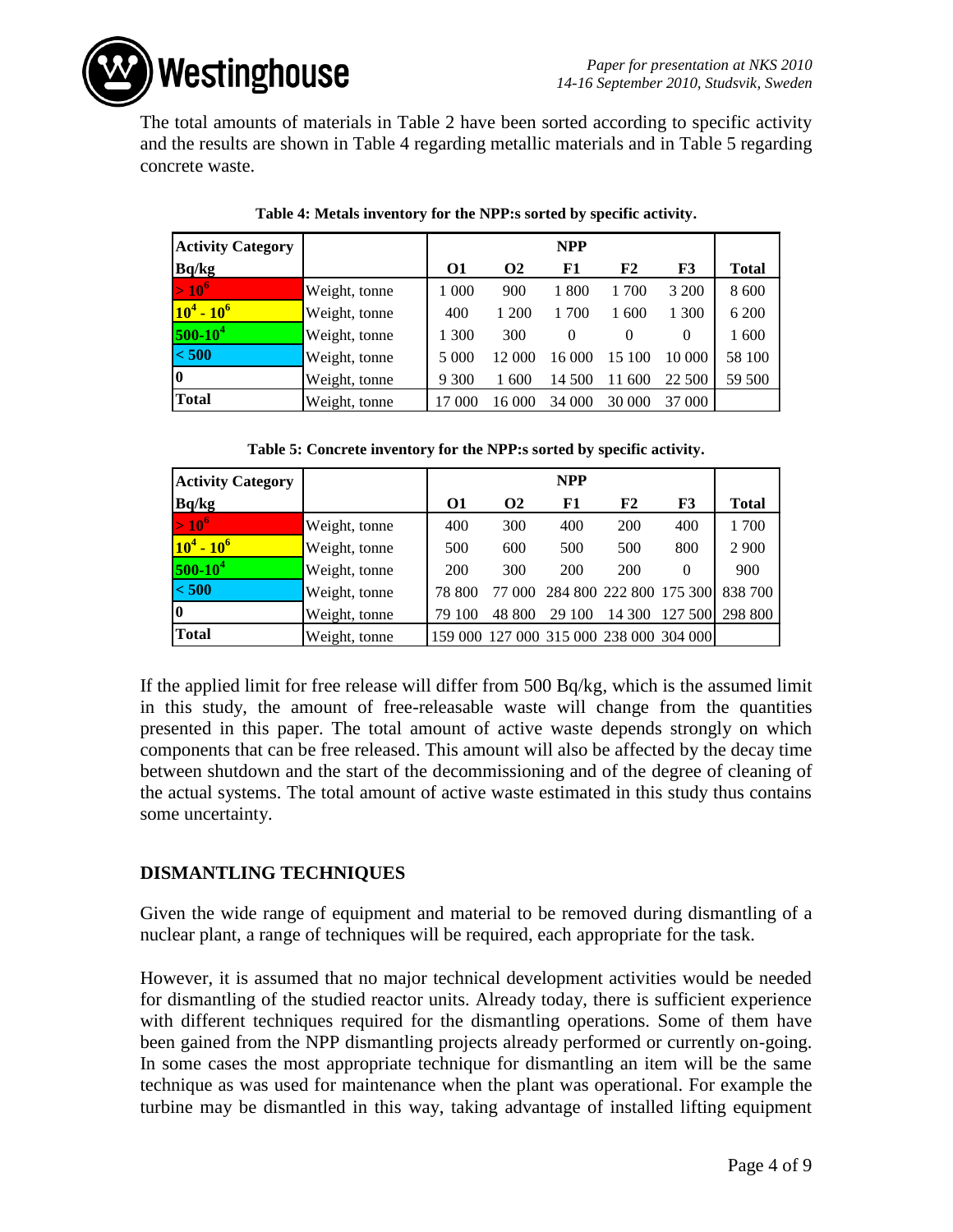

such as the overhead traveling crane in the Turbine Building, and using a proven dismantling technique familiar to the plant staff and already covered by existing written procedures. Also, during replacement of major components within operational plants, many useful techniques have been developed. An example is the wide variety of mechanical cutting techniques that have been used in the Nordic countries for handling of replaced reactor internal parts.

Taken into account that there will be many more years before the studied reactor units will undergo decommissioning, it would be even more so that the required technologies would be proven and easily available.

### **MANAGEMENT OF DISMANTLING WASTE**

A fit-for-purpose, modular waste screening facility is suggested to be constructed within the turbine building or a similarly sized building that makes use of re-usable modular containment and shielding. It will be combined with the use of existing waste treatment buildings and their waste screening, size reduction, packaging and shipping systems as well as a new building for handling and screening of possible free release waste.

When processed, the final decommissioning waste will be packaged in containers of similar type as those currently used for operational waste within the Swedish waste handling system. The chosen container types are as follows:

#### BFA-containers

The process equipment waste in the red activity category ( $> 10^6$  Bq/kg) consists of longlived (LL) and short-lived (SL) waste. The long-lived waste mainly consists of the internals located close to the core and is assumed to be placed in 0.1 m thick steel containers with the outer dimensions  $3.30 \times 1.30 \times 2.30$  m. The inner volume is approx. 7 m<sup>3</sup> and the maximum weight, including 12 tonne of waste, is 34 tonne. The long-lived waste is assumed to be disposed of in the final repository for long-lived low and intermediate level waste (SFL; not yet built but scheduled for operation in the year 2045).

#### Steel Boxes

The short-lived waste in the red activity category ( $> 10^6$  Bq/kg) is assumed to be transported and stored in 5 mm thick steel containers with the outer dimensions 1.20 x 1.20 x 1.20 m (Figure 1) currently used for operational waste. An enlarged version is also foreseen to be used for practical reasons with the dimensions 2.40 x 2.40 x 1.20 m and the maximum total weight 20 tonne. The boxes are transported in shielded transport containers (Figure 2), and disposed of in the final repository for short-lived decommissioning waste (an extension of the present SFR facility for operational waste).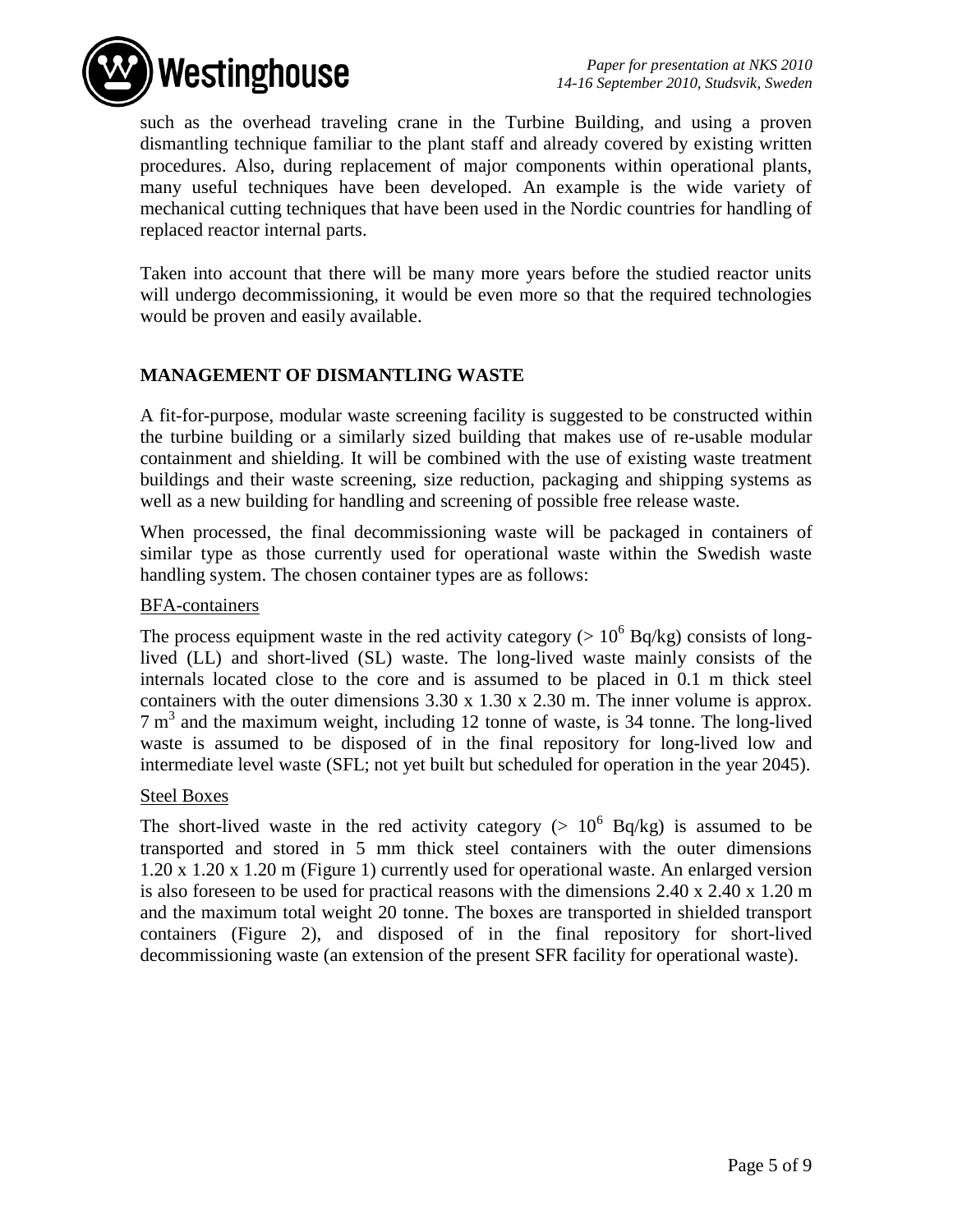



**Figure 1: Swedish standard 1.2m x 1.2m x 1.2m steel container for ILW disposal.**

#### ISO-Containers

The largest quantity of the process equipment waste can be found in the less radioactive categories: yellow  $(10^4 - 10^6 \text{ Bq/kg})$ , green  $(500 - 10^4 \text{ Bq/kg})$ , blue  $(< 500 \text{ Bq/kg})$  and white (0 Bq/kg). The process equipment waste in the yellow and green categories is assumed to be disposed of in the SFR repository whilst the waste in the blue and white category is assumed to be transported to an appropriate disposal site for conventional waste or a recycling facility. The waste containers to be used for this kind of waste are assumed to be standard 20 ft half height ISO-type containers with top opening and outside measurements 6.06 x 2.50 x 1.30 m. The inner volume of these containers is approx. 15  $m<sup>3</sup>$  and the total weight is limited to 20 tonne.



**Figure 2: SKB shielded transport container.**

For packaging of reactor internals, experience data and calculations from previous Westinghouse segmentation projects have been used. A packing degree of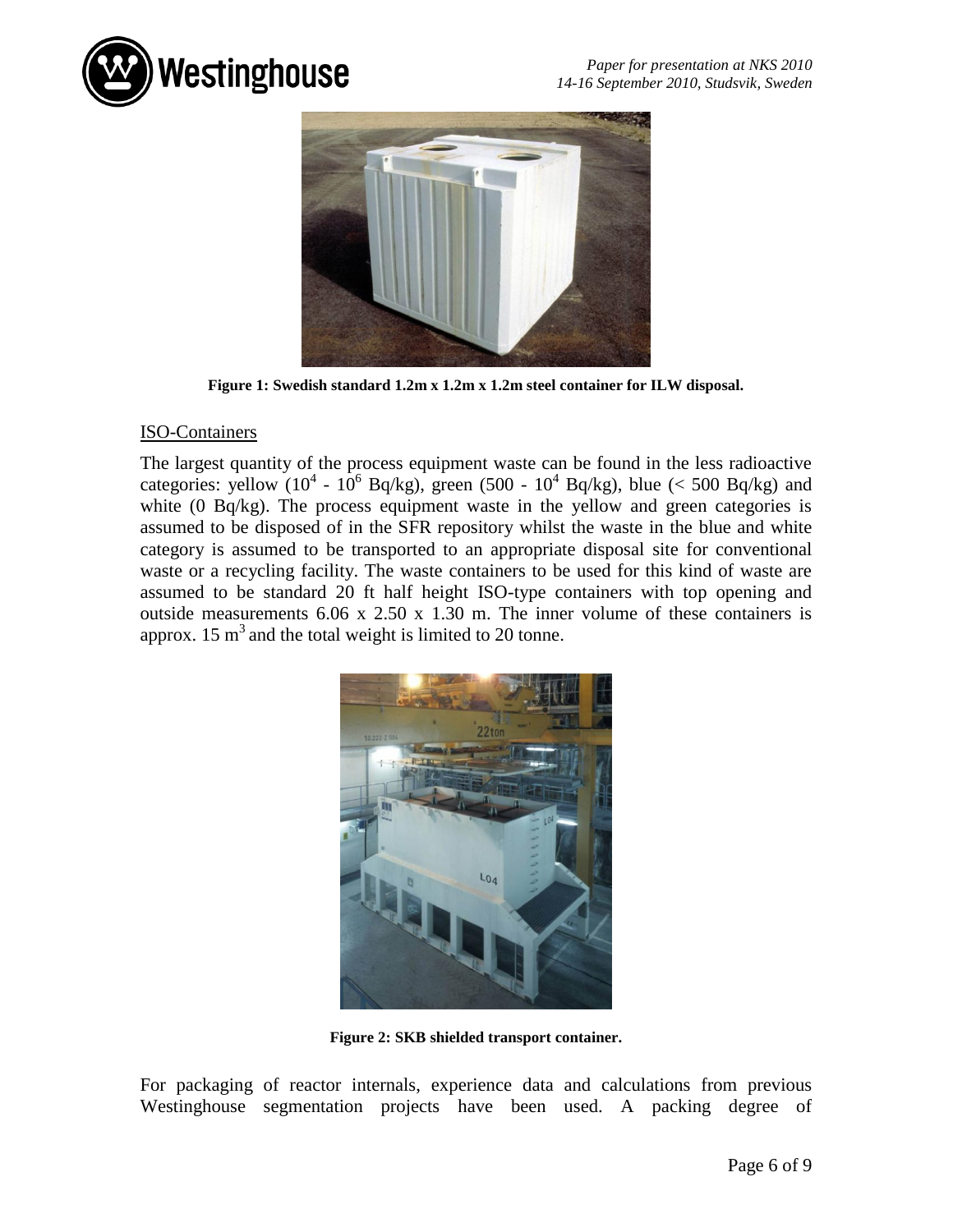**Westinghouse** 

0.4-1.1 tonne/m<sup>3</sup> is assumed depending on which type of component is being packed. When calculating the number of waste containers needed for process equipment waste a packing degree of 1.1 tonne/ $m<sup>3</sup>$  is used.

The biological shield is assumed to be sawed in blocks to be fitted into the waste containers. The fit will not be perfect and the total packing degree of the concrete waste is assumed to be the same as for crushed concrete, i.e. approx. 1.5 tonne/ $m<sup>3</sup>$ . This packing degree is assumed for all concrete waste.

For the sand waste, the containers will only be filled to approx. 70 % not to exceed the maximum weight capacity.

When converting the amounts of original decommissioning waste into container volumes, the required repository volumes have been calculated according to Table 6.

A large portion of the free released concrete waste will be used to back-fill the plant cavities below ground level during site restoration.

| <b>Waste Category</b> | <b>Repository</b> | 01      | Ω2      | F1     | F2      | F3      | <b>Total</b> |
|-----------------------|-------------------|---------|---------|--------|---------|---------|--------------|
| $Red$ (LL)            | <b>SFL</b>        | 89      | 99      | 118    | 118     | 148     | 572          |
| Red(SL)               | <b>SFR</b>        | 2031    | 1 396   | 2661   | 1997    | 3 5 0 1 | 11586        |
| Yellow & Green        | <b>SFR</b>        | 3093    | 3 1 1 2 | 3466   | 3 3 6 8 | 2915    | 15954        |
| Blue & White          | Recycling         | 35 0 38 | 17883   | 38 503 | 34 210  | 42 659  | 168 293      |
| Total                 |                   | 40 251  | 22 490  | 44 748 | 39 693  | 49 223  |              |

#### **Table 6: Storage volume and waste categorisation of the studied BWR:s.**

# **DECOMMISSIONING PROGRAM**

The decommissioning period starts with a planning phase when an Environmental Impact Assessment (EIA) is started, before the defueling period when the fuel is transported away from the site to the CLAB facility for intermediate storage. For different reasons a period of time might be needed to prepare the plant for dismantling after the defueling period. If this so called shutdown operation period becomes long there might be a need to upgrade certain functions of the plant before the dismantling operation could start. All the contaminated components and concrete are removed during the dismantling, where after the site is free released and the conventional demolition of the buildings start. The site restoration phase concludes the decommissioning period.

A model has been developed where the inventory data can be used to calculate work hours for taking care of all the different types of plant components. The working time estimates are then combined, together with general duration data for different activities during plant decommissioning and a specific site factor, unique to each area at each unit. This gives a time schedule for the complete program, from initial planning and preparatory activities to non-radioactive building demolition and site restoration.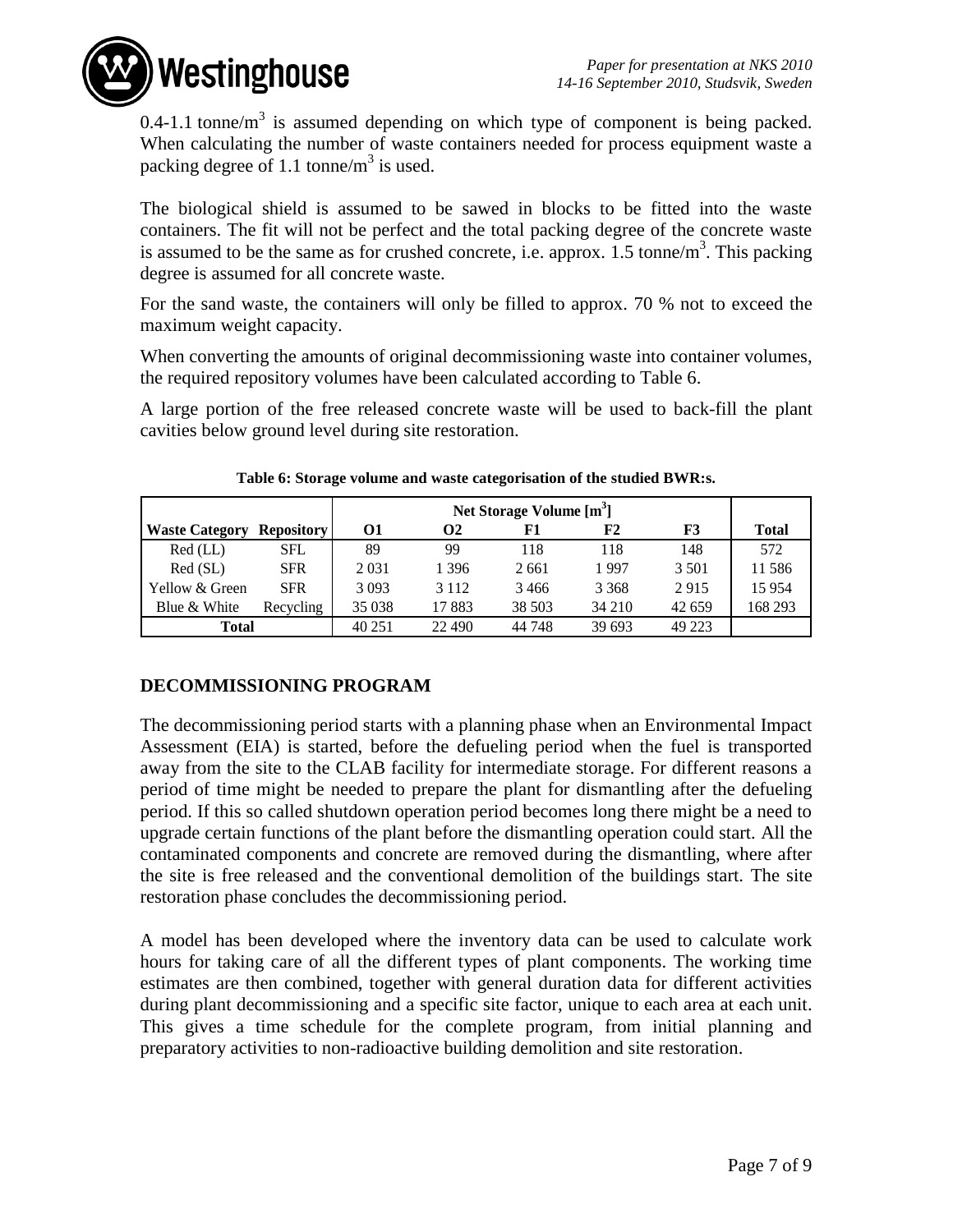**Westinghouse** 

The expected total duration, from plant shutdown to finalized landscaping, is typically 10 years, while the actual radioactive dismantling and demolition period is about 6 years.



**Figure 3: Decommissioning phases.**

# **DECOMMISSIONING COST ESTIMATES**

The activity durations calculated for the time schedule could also be converted to costs by adding information on the work force that perform each task (number of different personnel categories and their corresponding rates) and other costs associated with each operation. This will also be done during the on-going study, but is currently not at a stage for presentation. Thus, no data is available in time for this paper.

# **ALTERNATIVE TECHNIQUES**

An alternative to segmenting the reactor pressure vessel (RPV) would be to remove it, complete either with or without reactor internals, in one piece as a single unit. In case this approach is chosen, a decrease of the container volume at SFR would be achieved. However, the intact RPV occupies a large volume by itself and consequently, removing the RPV in one piece will in fact increase the net storage volume by 100-250  $m^3$ , depending on which reactor it is, compared to the segmentation alternative.

Process equipment waste may be size reduced off-site through e.g. smelting. This would decrease the net storage volume at SFR considerably, both through the sheer volume reduction from smelting, but also from the fact that some of the ingots may be free released after the process.